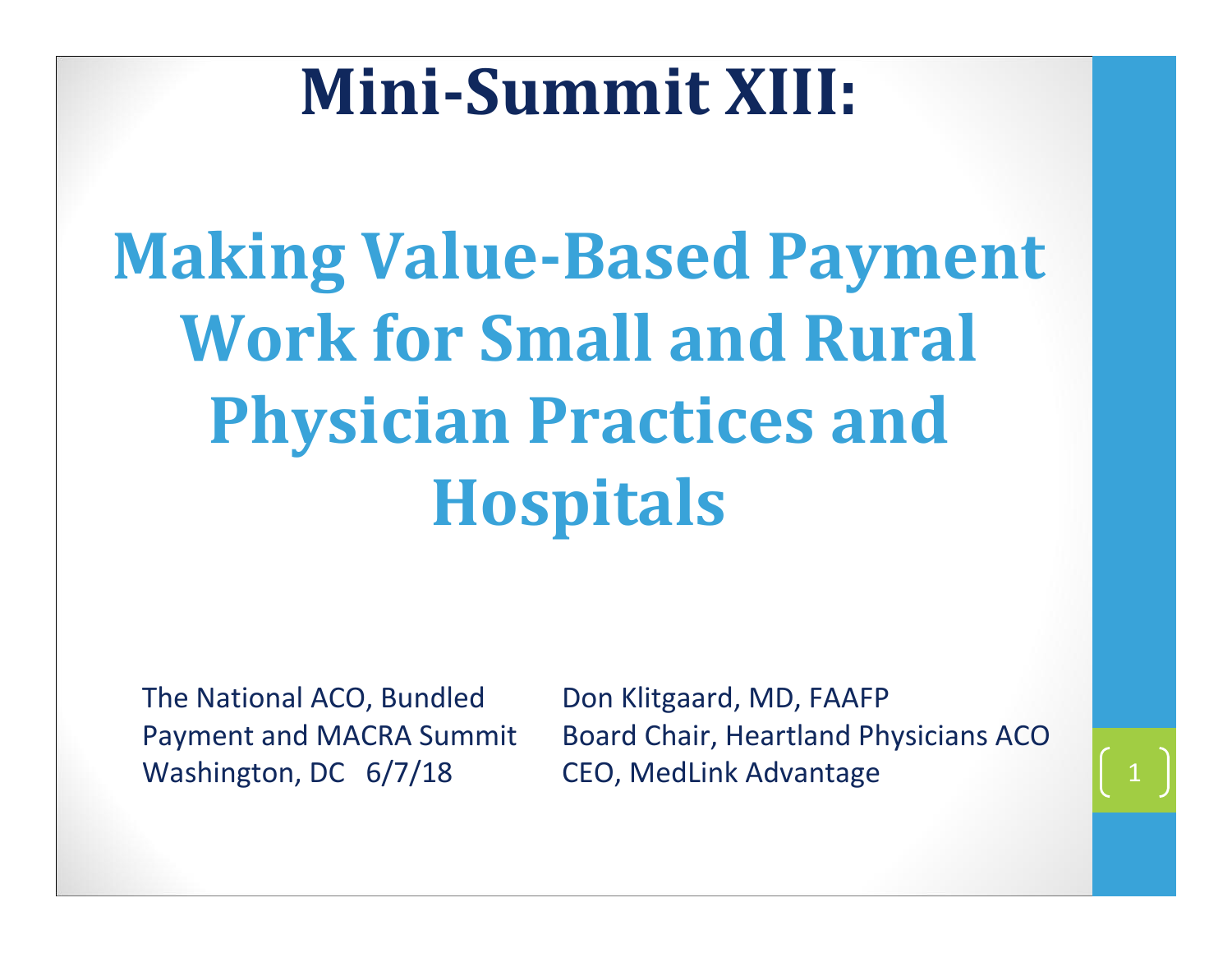### Learning Objectives

- Discuss where Heartland Physicians ACO found savings opportunities in our ACO made up of rural, independent practices and hospital, even with initial average spending that was already at the low end nationally
- Explore what the resources were available through the ACO program we instituted that enabled us to do what these practices wouldn't be able to do otherwise
- Discuss the limitations of the ACO program that prevented us from doing what we would have liked to do
- Detail what things we feel are needed to support higher ‐value care for small providers and rural communities.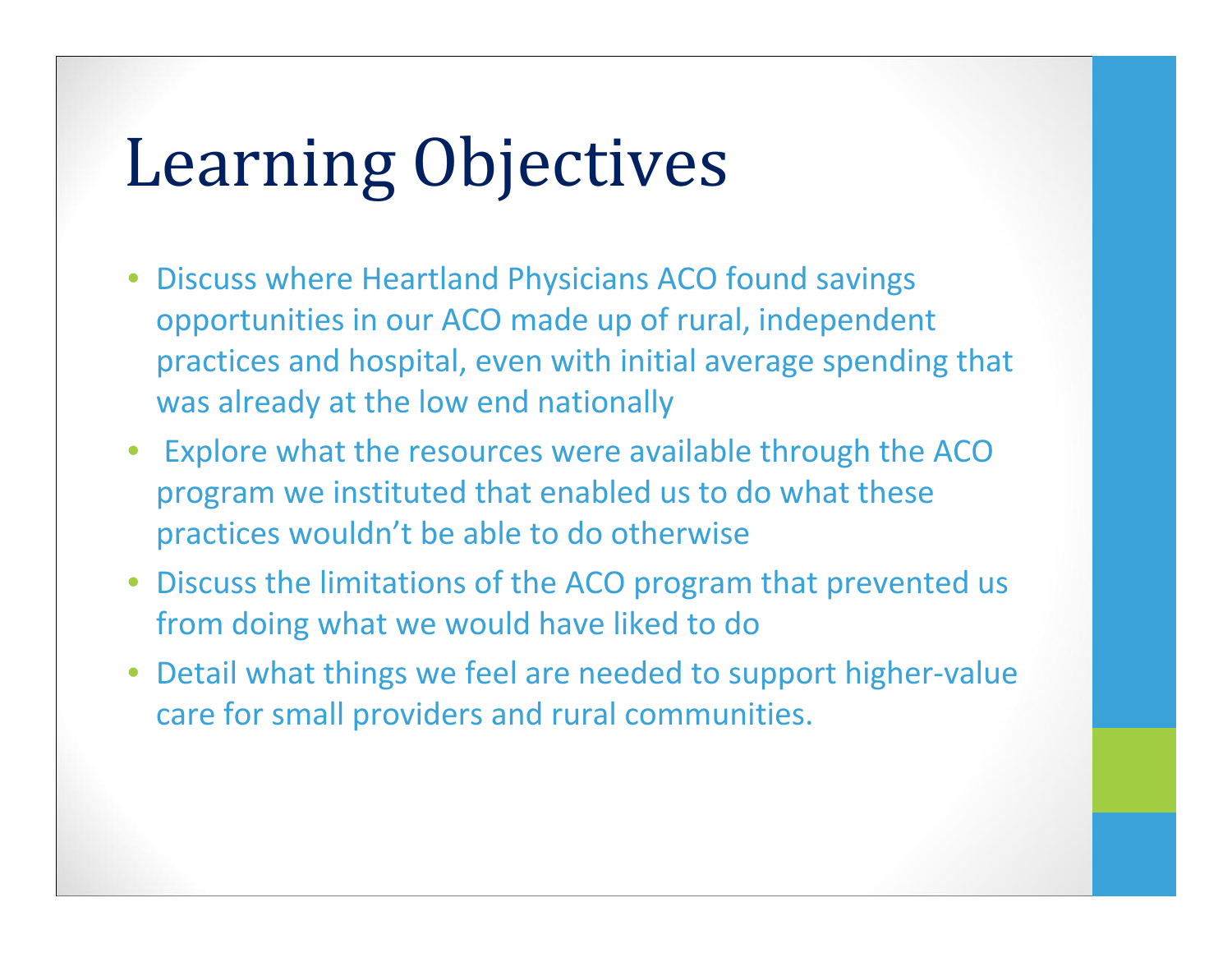I greatly enjoy healthcare consulting, ACO development and management, and health policy work. However, as I work in these worlds, this is where my heart will always be...



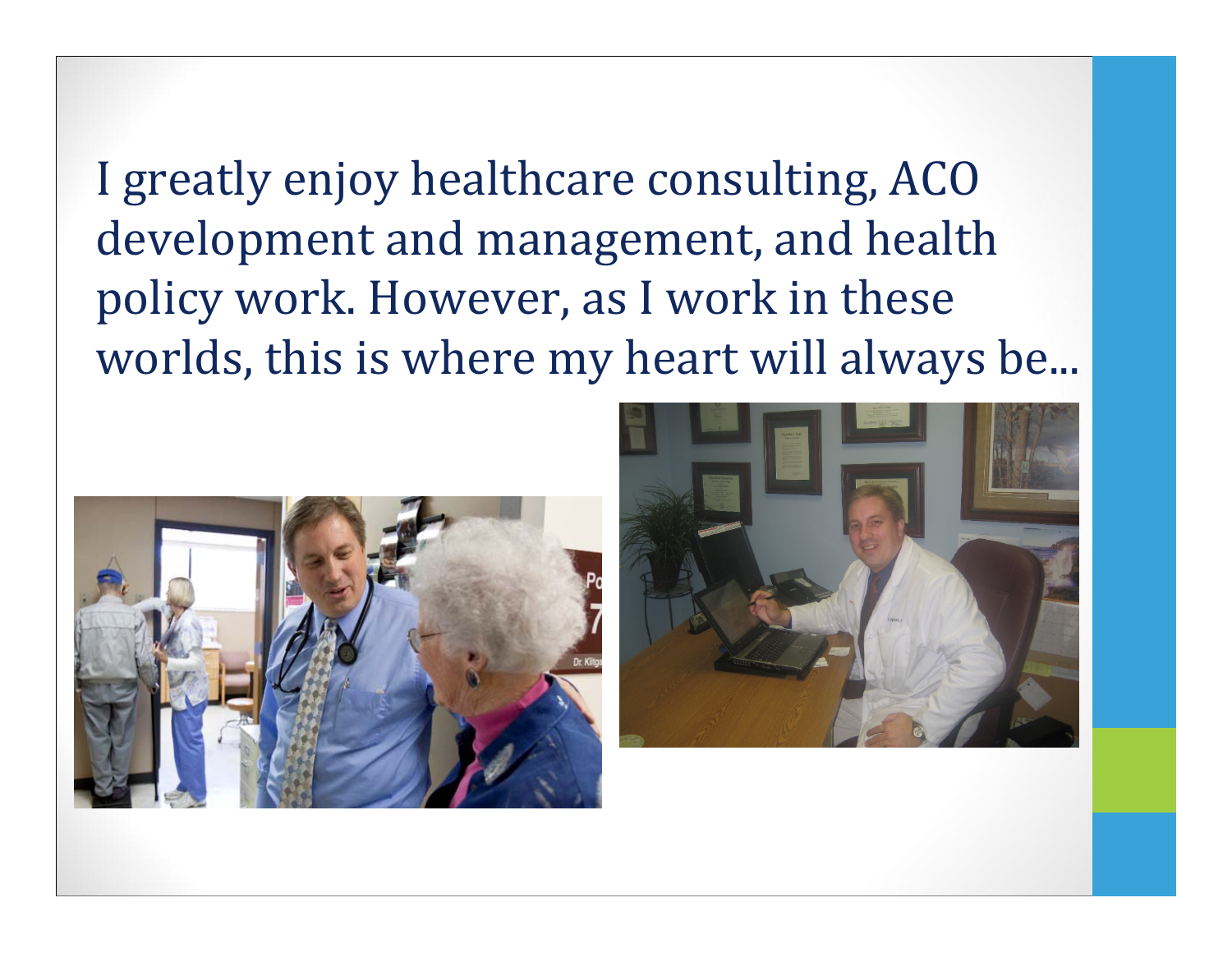# **PHYSICIANS ACO INC.**

#### **OVERVIEW**

- MSSP Track 1 ACO, 2016 start date
- 91 clinicians across 7 practices, from solo to large multispecialty group to CAH associated practice
- 6173 attributed lives in 2016
- Achieved \$2.3 million in savings in 2016, which equates to \$374.18 savings per beneficiary or ~4.3% savings
- Distributive model
	- independent practices connected for MSSP/VBP work
	- organized and supported by MedLink Advantage, an ACO management and consulting company that I lead as CEO
- Our new ACO startup was funded by the ACO Investment Model (AIM) program to lessen the upfront investment needed by individual practices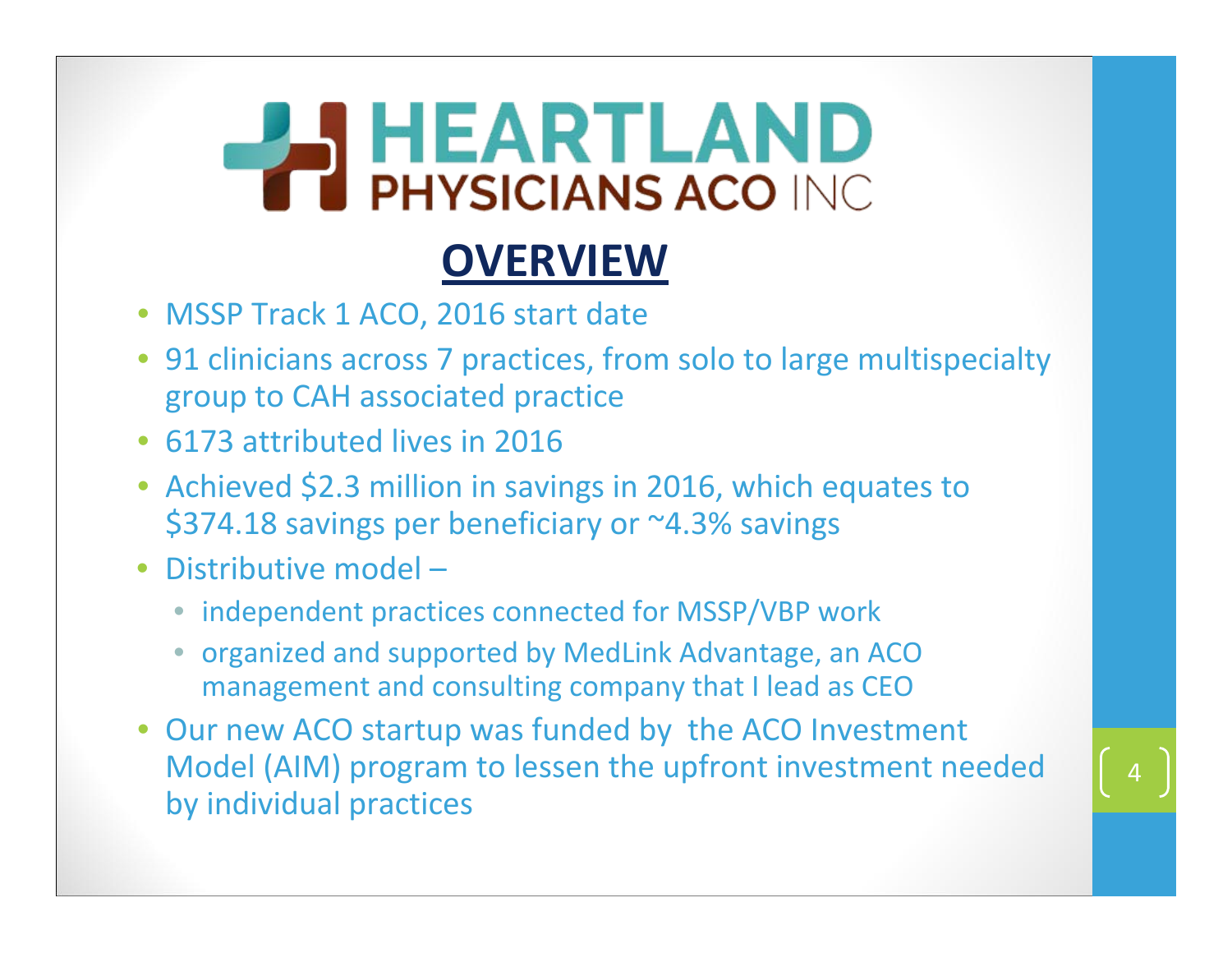### Our Overall Approach to Success in Value‐Based Healthcare

We believe that the degree of ACO success we will achieve is in large part determined by the degree to which we understand and actively manage these three factors using a thoughtful, balanced, physician ‐led approach.

- Quality Improve
- Cost Lower
- Risk Manage

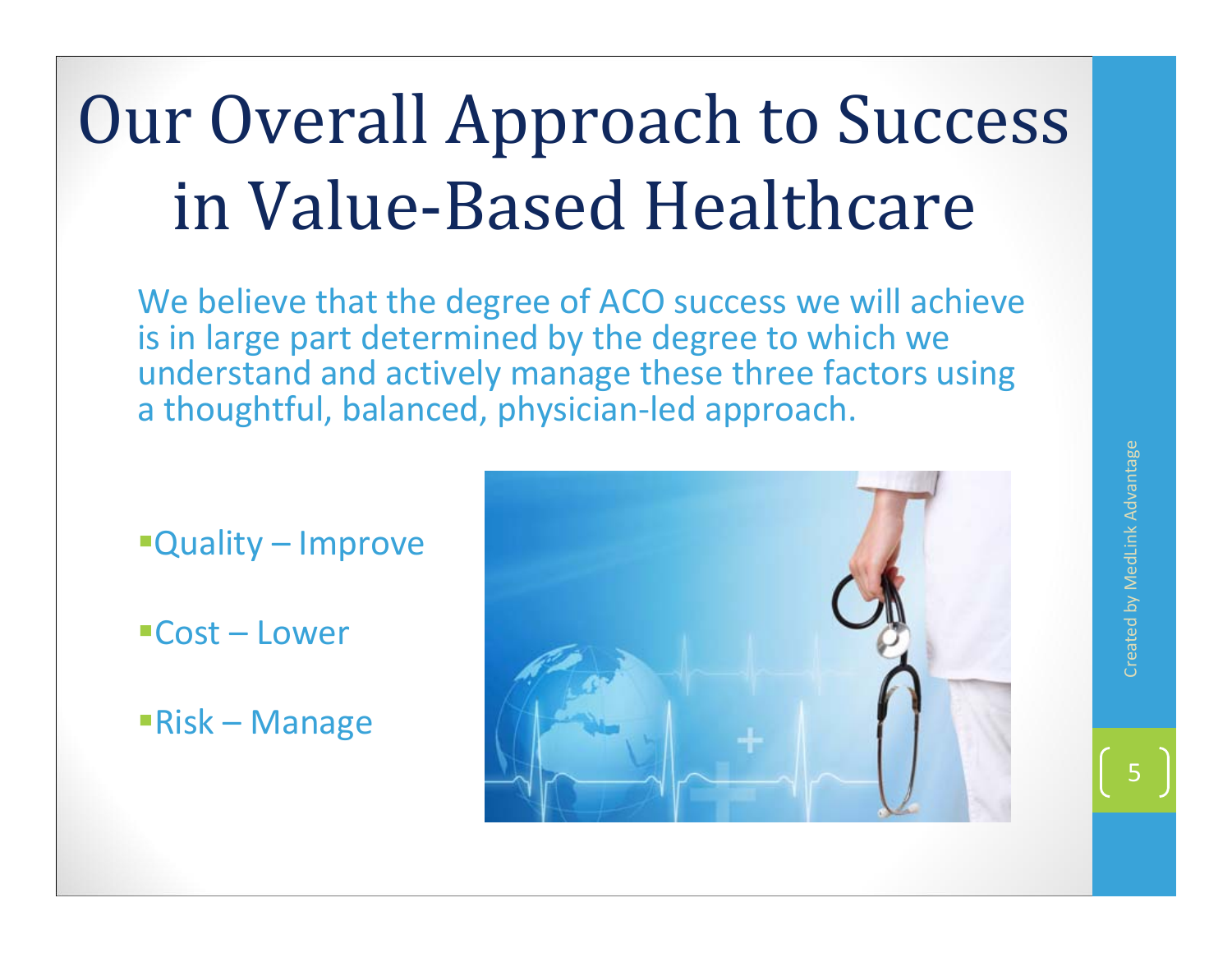### **HEARTLAND PHYSICIANS ACO INC Where We Found Savings**

- As we analyzed our initial claims data, the usual suspects quickly emerged as high cost buckets that we thought we could impact:
	- ER visits
	- Admissions/Readmissions
	- SNF
	- Small group of high cost patients drove more than 50% of the costs
- Each practice was provided with actionable data
	- Each category presented by practice, physician and patient
	- Filterable and sortable to be able to move quickly from big picture trends down to patient level data for interventions
	- Prioritized our initial approach by both overall spend and anticipated ability to have meaningful interventions

•Started with <sup>a</sup> focus on ER and SNF initially, then quickly moved to address admission/readmissions and spotlight highest‐cost patients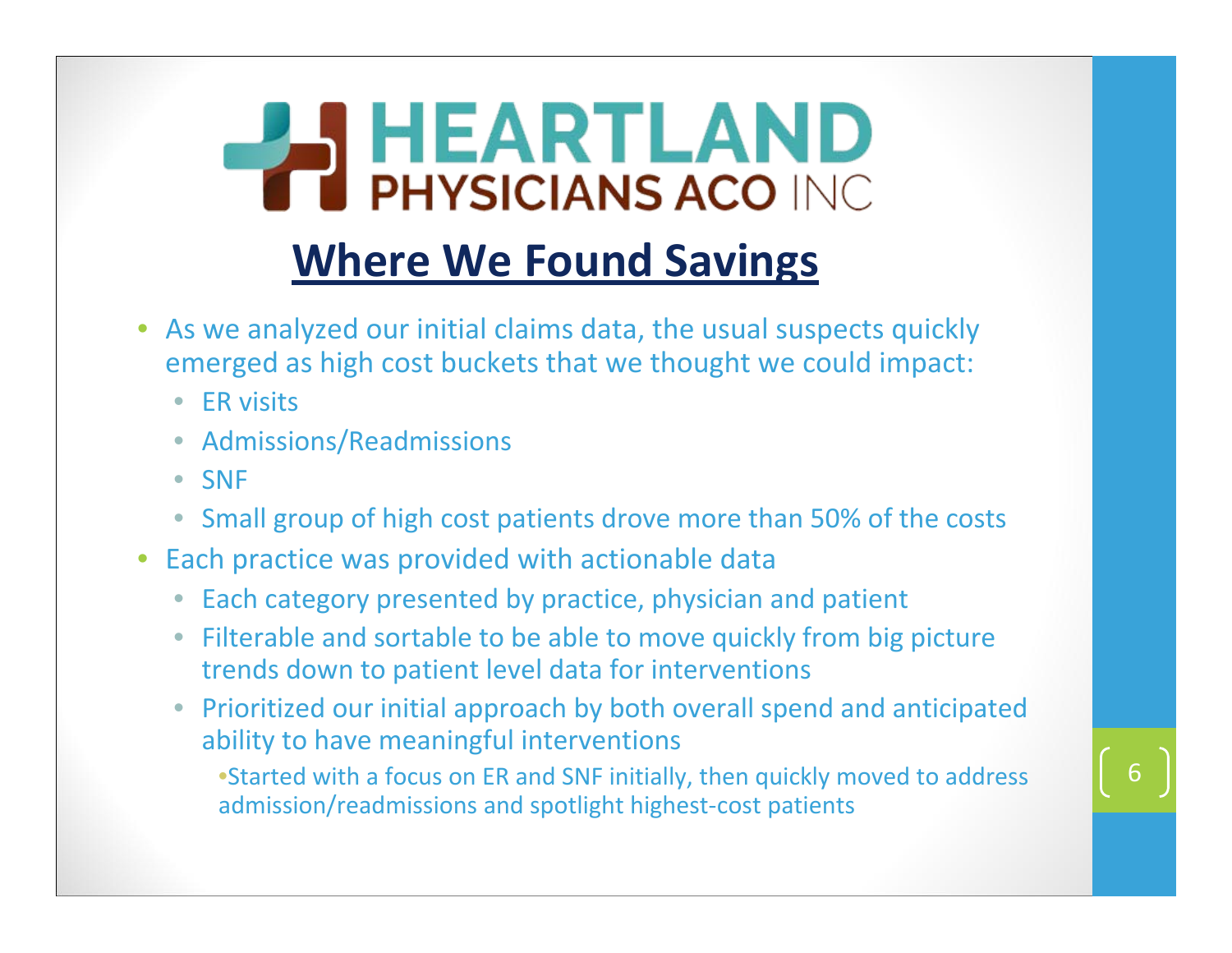# **HEARTLAND Where We Found Savings**

- ER ‐ in 2016, our ER data showed:
	- \$1.9 million in spend (~5% decrease in spend over 2015)
	- 109 beneficiaries (7%) had >5 visits and accounted for 26% of costs
	- After working throughout 2016, we saw <sup>a</sup> >5% decrease in ER utilization, which is challenging in <sup>a</sup> rural environment with less urgent care options
	- This was complemented by <sup>a</sup> 6.4% increase in primary care visits
- SNF Our initial SNF data showed significantly higher overall usage compared to national trends, in admissions, cost and LOS
	- Significant room for management improvement overall most practices had fairly loose oversight of SNF care in non‐CAH facilities

- Able to decrease overall SNF admissions by 5.5%
- Able to decrease average LOS by >10%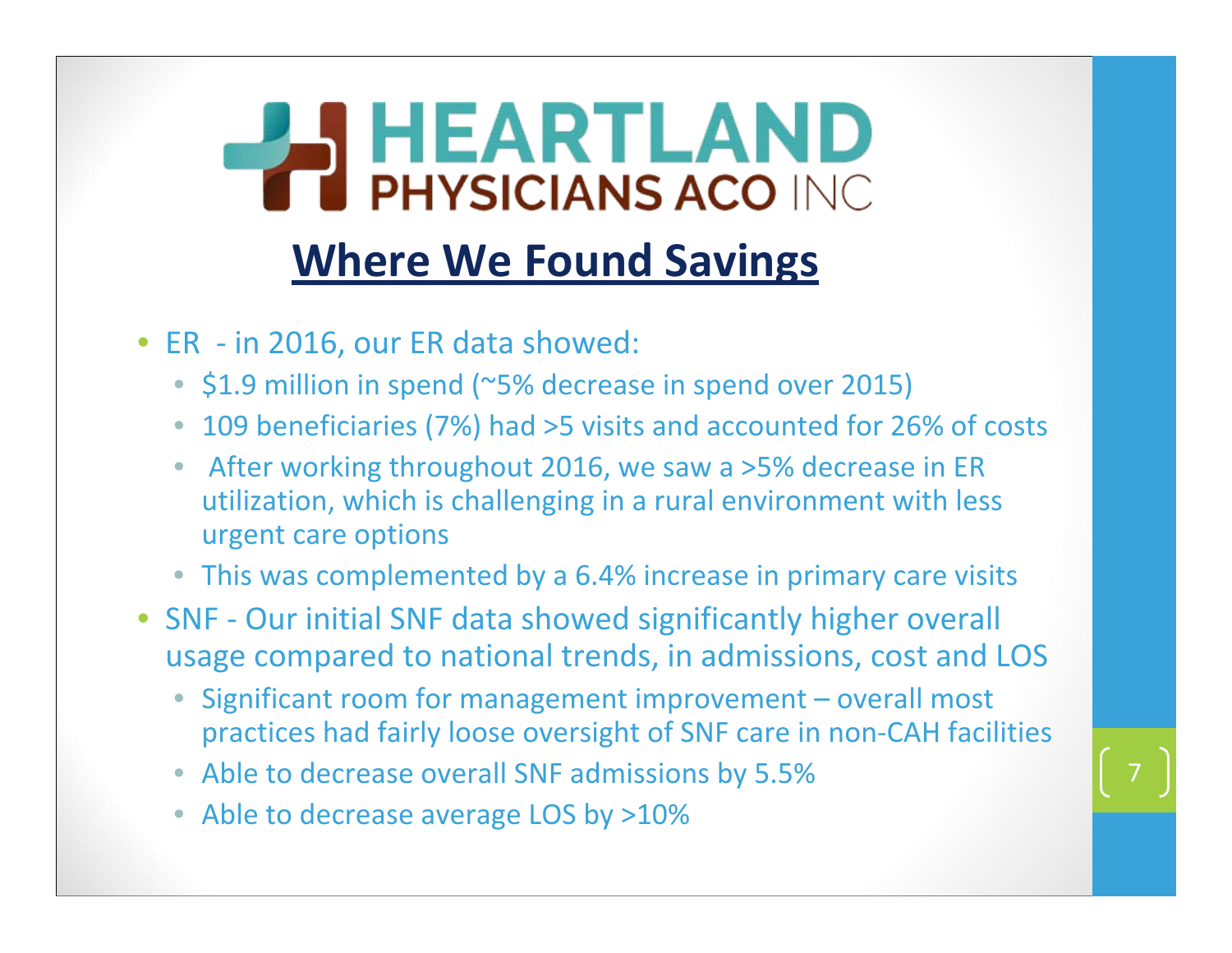# **BU HEARTLAND Where We Found Savings**

- Readmissions ‐ as we began to look at improving care around readmissions,
	- We focused on close follow‐up (TCM visits in 48 hours or less) for patients who were hospitalized.
	- We saw a 5.6% decrease in all-cause readmissions
	- This was accompanied by a 6.6% increase in post-discharge provider visits, which also added some additional, appropriate FFS revenue with the use of TCM codes
- We have also supported practices in the development or improvement of their disease registries for improved CDM using <sup>a</sup> combination of claims data and practice support for PCMH best practice transformation to develop this capability in practices
	- We saw <sup>a</sup> \$465,000 savings in care of our diabetic cohort (continuously assigned patients) over one year
	- We saw <sup>a</sup> \$1.2 million decrease in spend from 2016 to 2017 in our COPD cohort (continuously assigned patients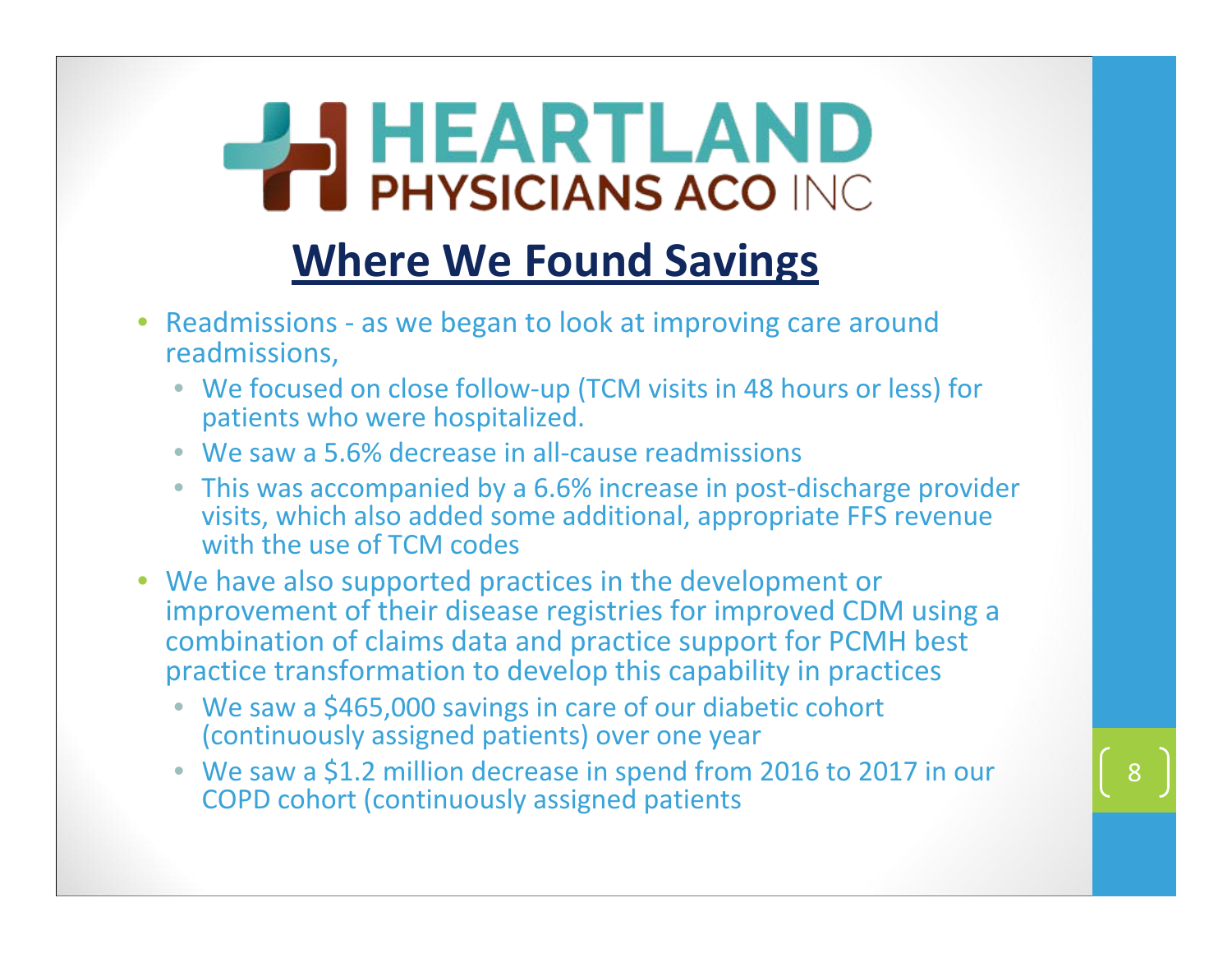# **PHYSICIANS ACO INC. Where We Found Savings**

- Chronic Care Management (CCM) program
	- Our largest practice has implemented <sup>a</sup> CCM program for <sup>a</sup> small subset of their most challenging, complex patients (identified by claims data analysis)
	- Over the first year, this practice has been able to decrease the total spend on this subset of high-cost patients by nearly 20%
- Risk Adjustment While not directly affecting the absolute dollars spent on patient care, HCC coding/Risk Adjustment can obviously have <sup>a</sup> significant impact on the shared savings of an ACO
	- Educated practice medical staffs and billers coders through <sup>a</sup> combination of in‐person educational presentations at the practice level (important – physician to physician education needed!)
	- Taught fundamentals of HCC coding, risk adjustment in VBP, and how these differ from coding for a FFS office visit and the set of the set of the set of the set of the set of the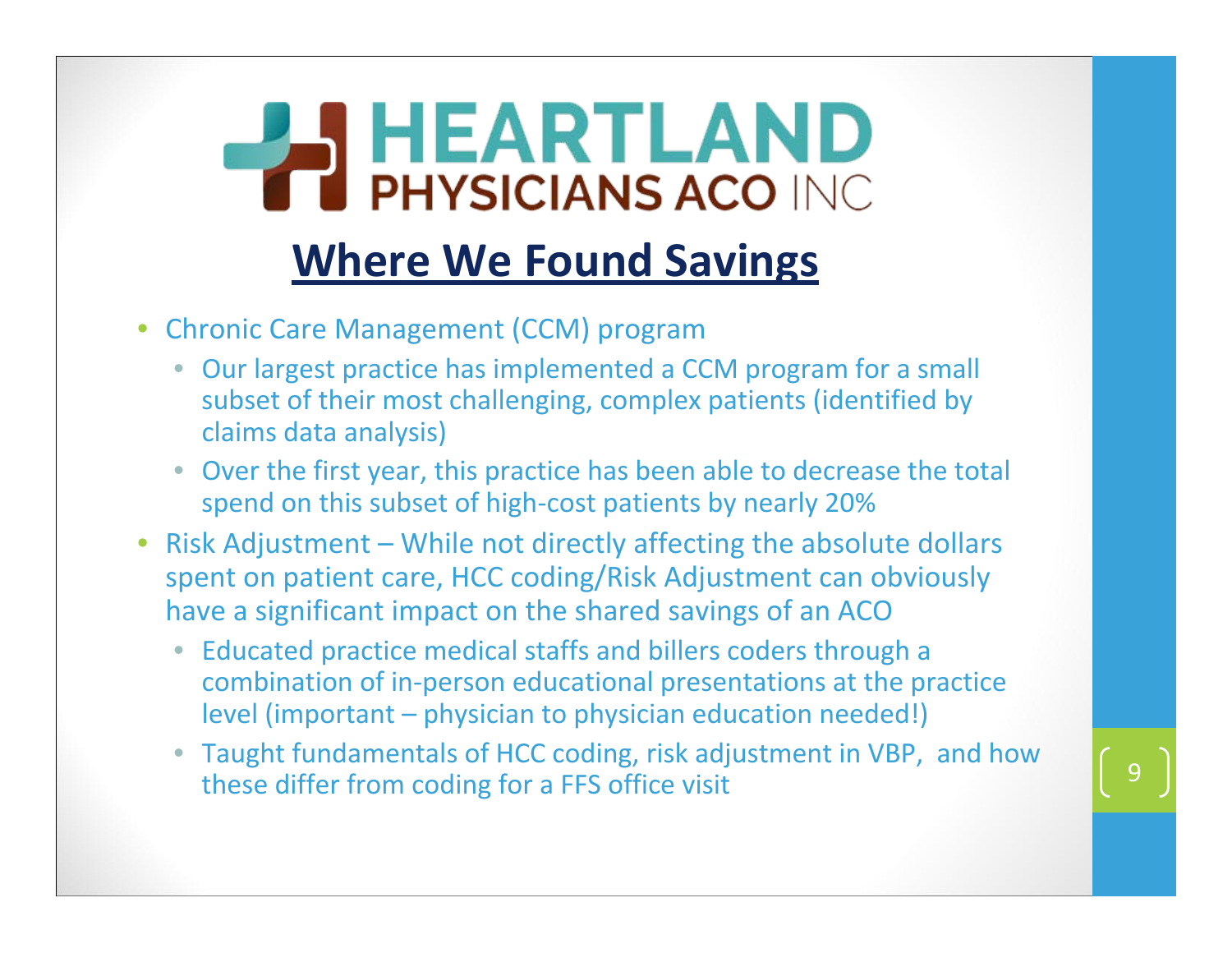### Heartland Generated Savings From a Low Starting Point

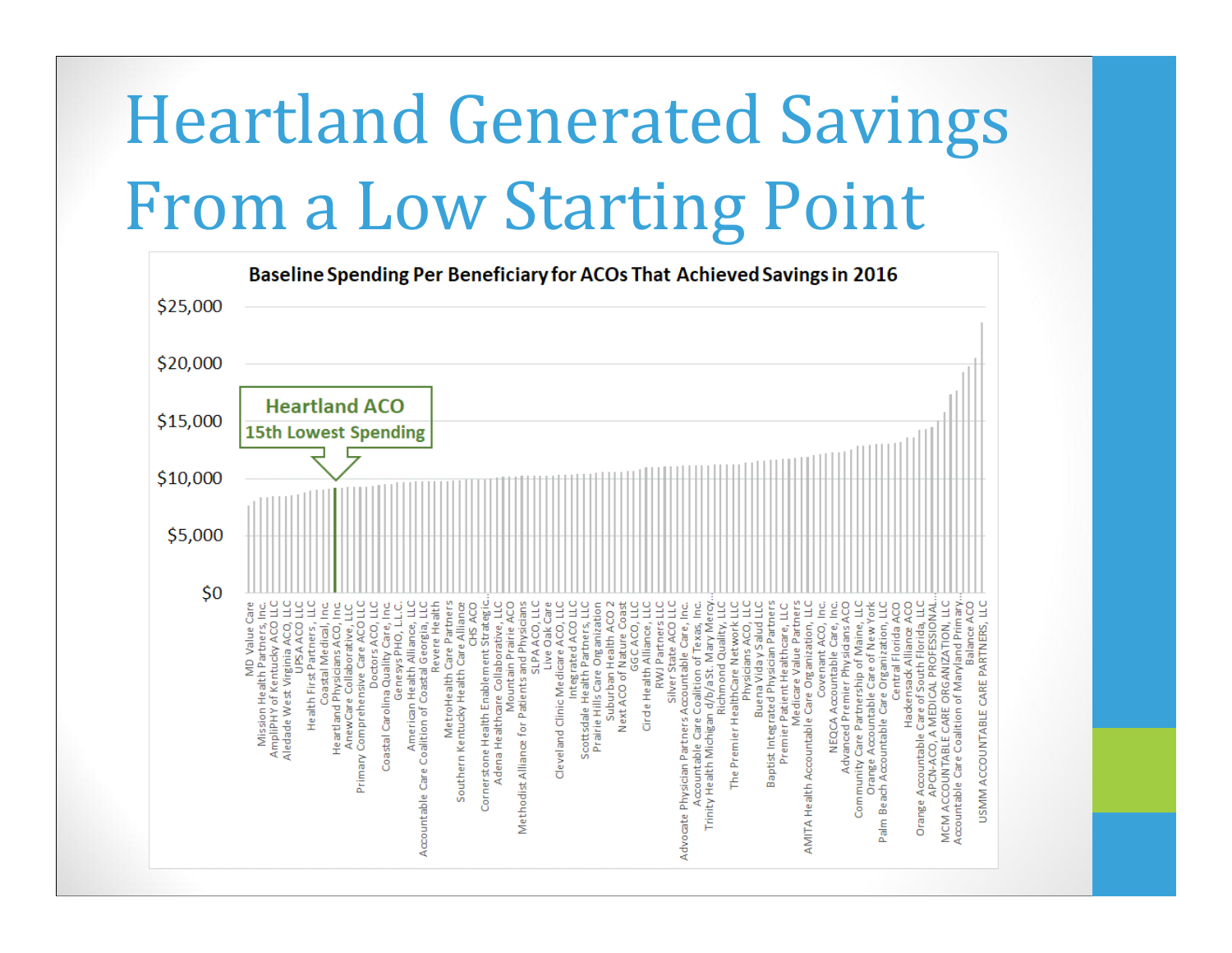### Heartland Spending is Lower Than Most Other Iowa ACOs

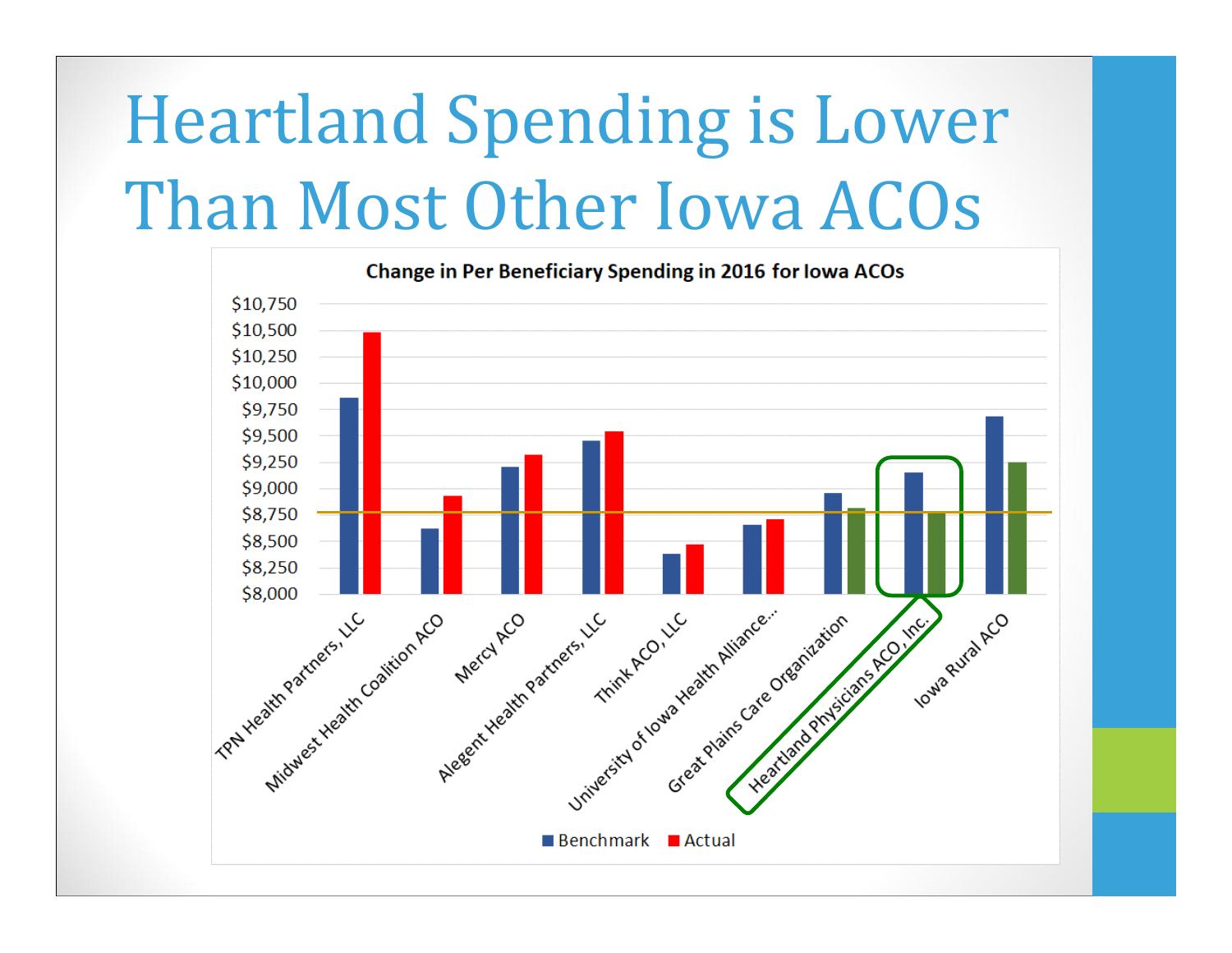### **HEARTLAND TE PHYSICIANS ACO INC What ACO Resources Helped**

- MedLink Advantage management services allowed meaningful, scalable, coordinated services to this group of independent practices.
	- Data cost data analyzed and presented to practices in actionable format
		- •Provided as Tableau reports ER, SNF, admit/readmit, total COC, etc.
	- Practice Support of Medical Home changes **how** to use the data to impact change at <sup>a</sup> practice level
		- •Best practices around delivery system transformation nationally
		- •What is working in our ACO practices
		- •Monthly scheduled and prn calls with each practice
	- Care Coordination support **at the practice level** •Educate and help develop care coordinators •Provide actionable data and intervention programs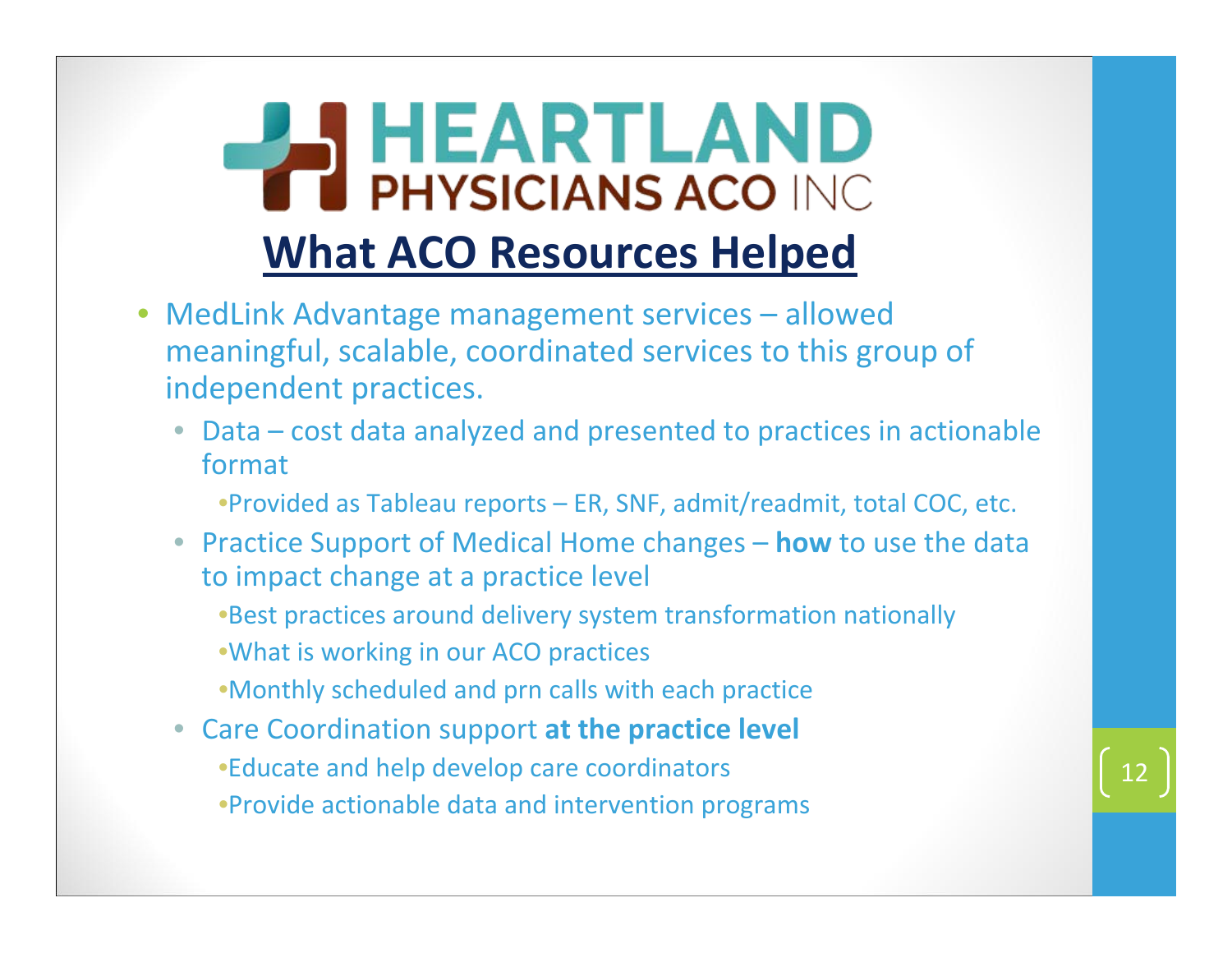## **PHYSICIANS ACO INC. What ACO Resources Helped**

- MedLink Advantage management services
	- Education of practice leaders and teams has been key •Annual conference
		- •Learning Collaboratives twice <sup>a</sup> year for practice teams to learn/share
		- •Webinars
		- •In‐practice live education for medical staffs/teams
	- Board support
		- •Inform decision making on resource spend and drive understanding of and case for practice‐level change
	- Care Coordination organization and support
		- •Some practices had Care Coordination/CDM, but significantly ramped up and organized as part of ACO work
		- •Some direct AIM \$ directed to care coordination
	- Risk adjustment education and support
	- GRPO Quality reporting organization and support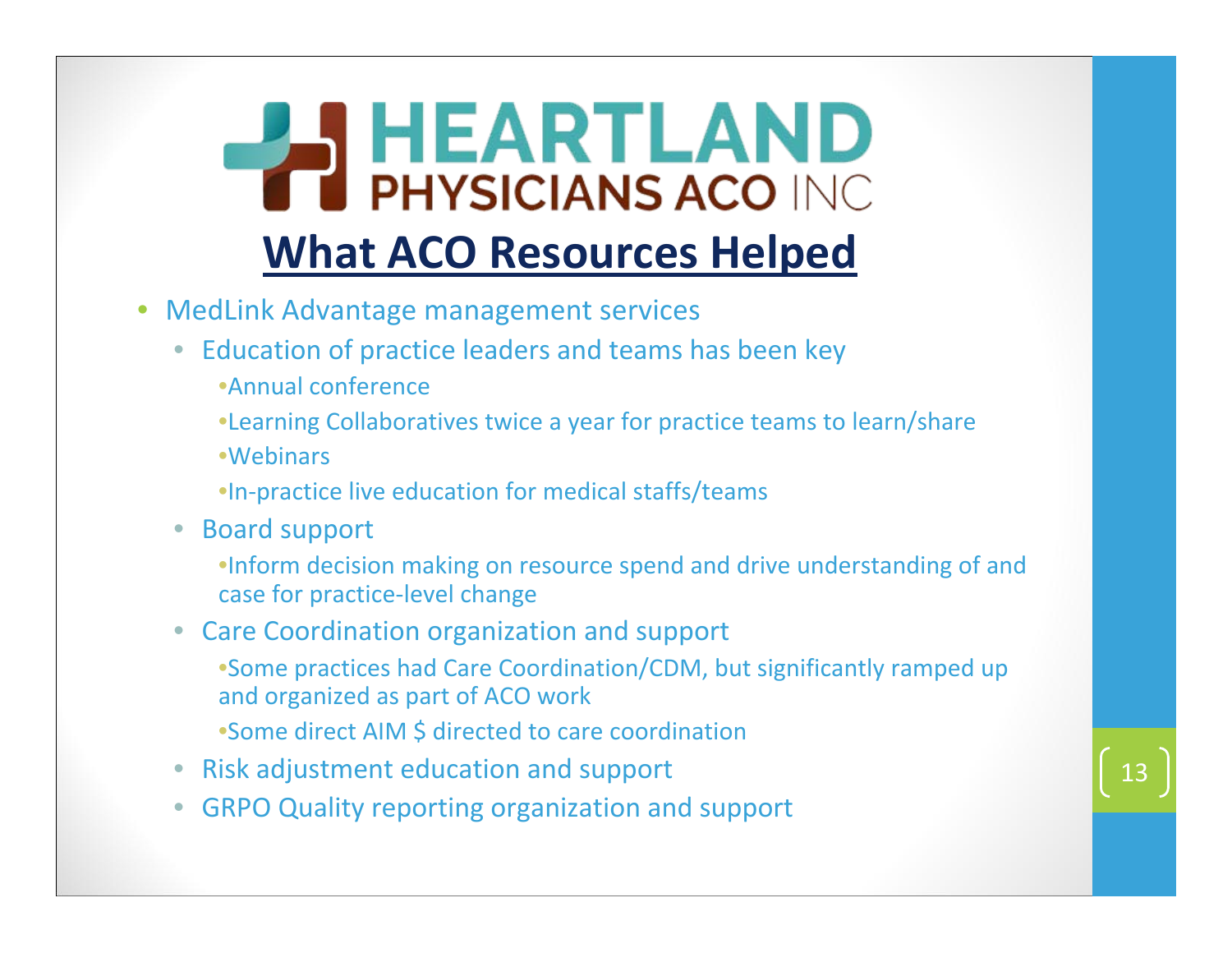### **HEARTLAND What were the limitations of the ACO program preventing more success?**

•MSSP ACO program elements that were especially disadvantageous for smaller/rural ACOs:

- Benchmarking/Attribution while always challenging, Heartland lost 27% of its preliminary attribution prior to the first day of performance due to a large employer moving it's retirees to an MA plan on January 1 of our first performance year. This group was significantly healthier than the remainder of our ACO beneficiaries and had a \$1200 PMPY lower spend in benchmark year 3.
- Therefore our benchmark included this group that we were not able to care for during our performance years, significantly affecting ACO savings performance. Will affect all three years.
- Demographic Reversion Based on actuarial review, we suffered a significantly negative financial impact from the demographic reversion process ‐ we were estimated to have a 2.88% decrease in our 2016 updated benchmark versus if we had been fully risk adjusted <sup>14</sup>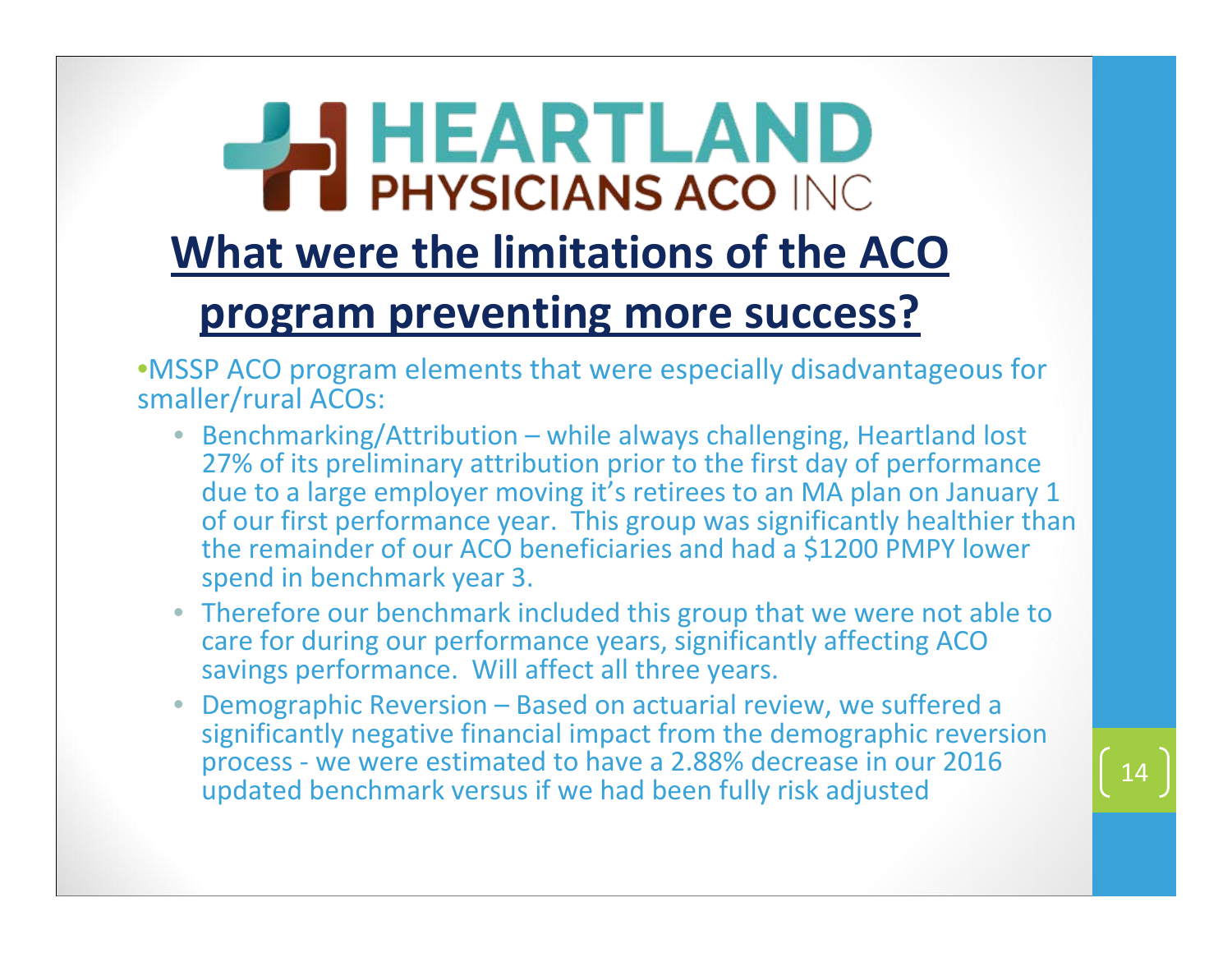### **HEARTLAND PHYSICIANS ACO INC What were the limitations of the ACO program preventing more success?**

•Lack of upfront funding for things we know would make <sup>a</sup> difference (more details shortly)

- Care Coordination/CDM made good strides in each practice, but not enough funding for the manpower to do it fully and well
- Population Health IT platform Aggregate and use data more effectively
- Robust enough payment to appropriately cover the increased staffing needs to do the VBP work – clinicians/staff/etc.
- Community resource coordination/Health Coaching to address SDH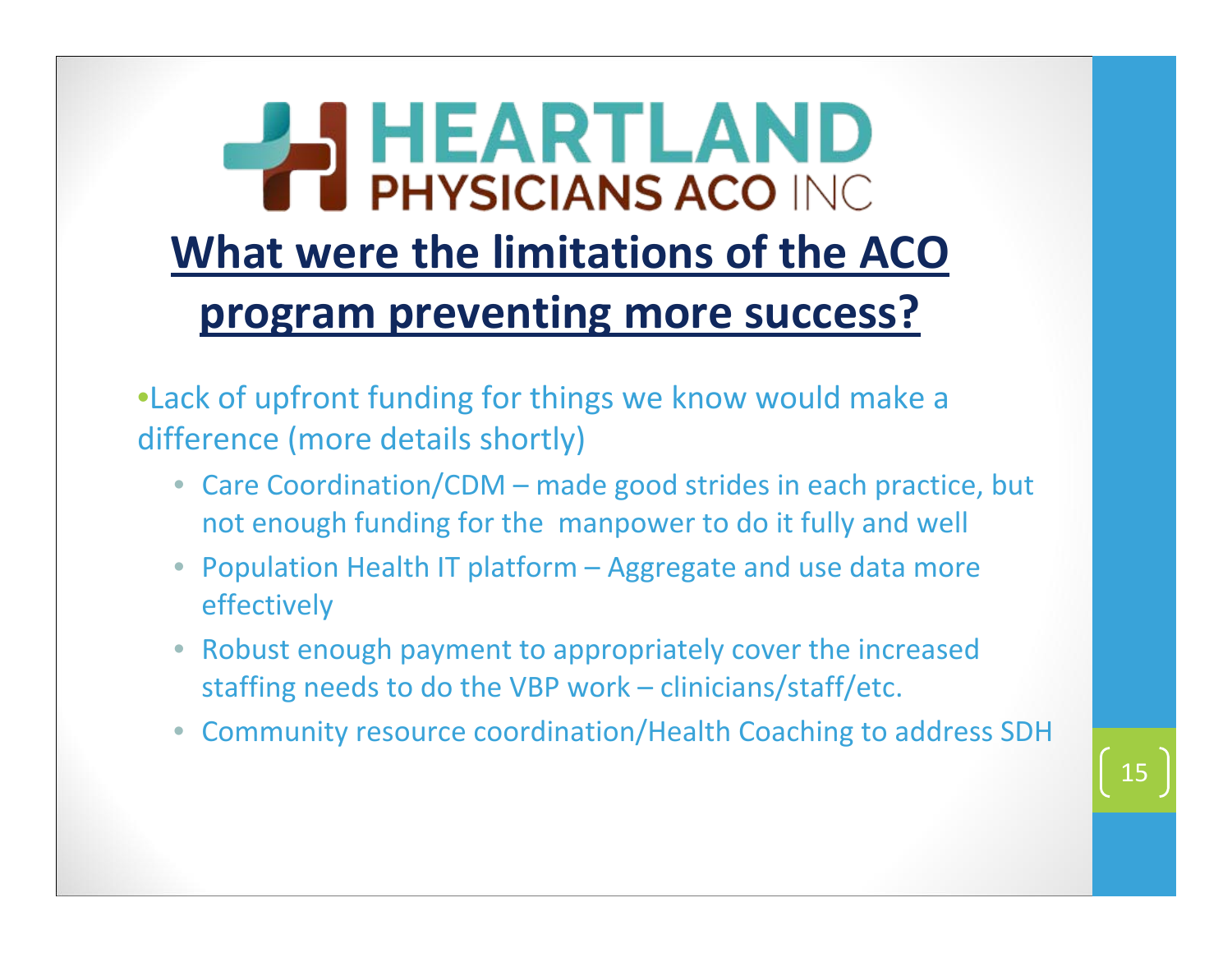### **I HEARTLAND TERNATIONAL PHYSICIANS ACO INC What were the limitations of the ACO program preventing more success?**

•Data challenges – CCLF files are <sup>a</sup> good source of claims data information, however

- We have 7 different EHRs challenges in pulling/collating quality data across platforms
- Difficulty obtaining ADT feeds for real‐time information about ER visits, admissions, transfers, etc.

•Inability to access any other complementary VBP programs in rural Iowa – BCPI, CPC+, etc.

•No alignment across payers in Iowa – BCBS, Medicaid MCOs

- Quality metrics all different
- Cost data availability poor except for CMS
- Risk adjustment methodology and use in ACO contracting ‐ differs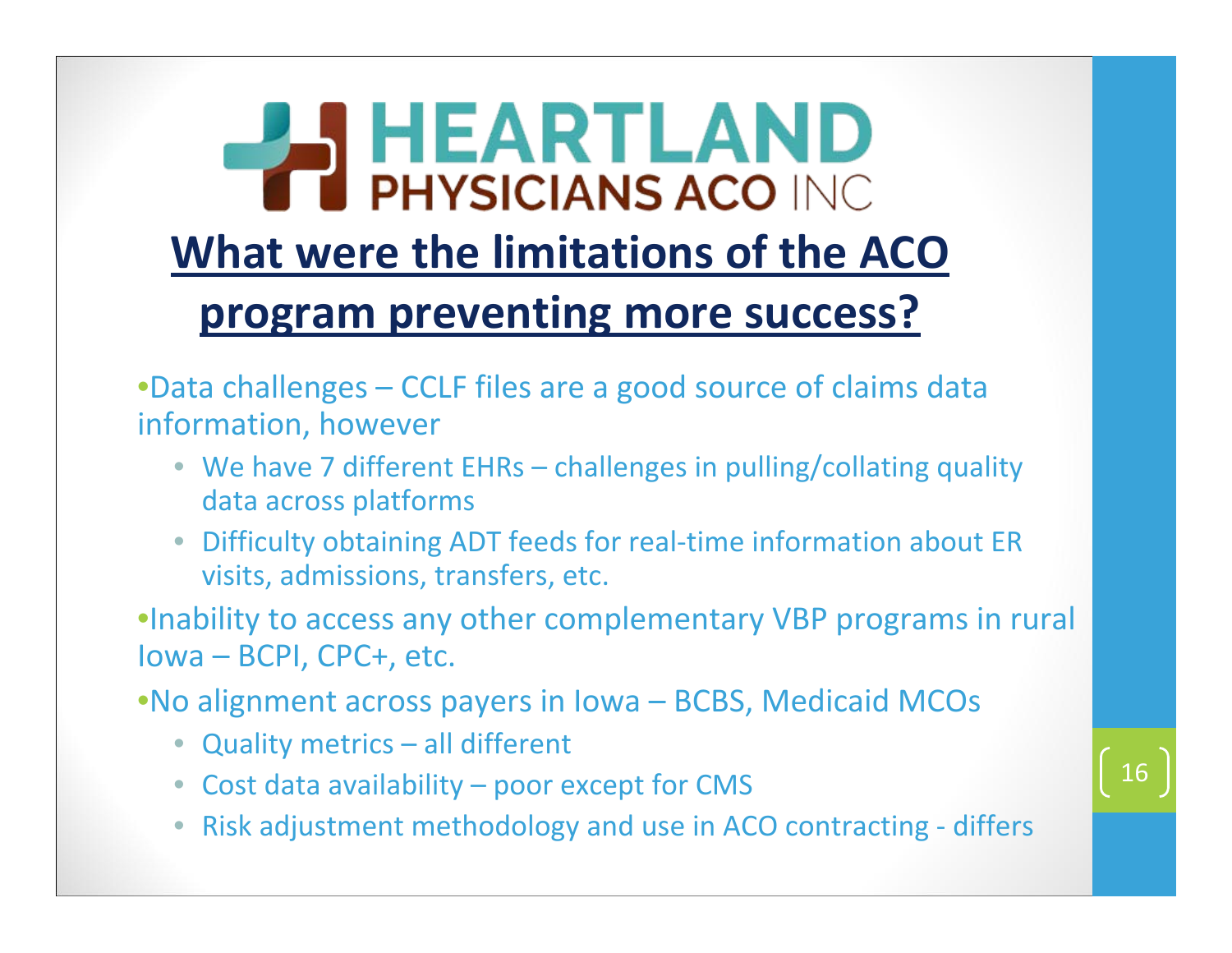### What Does a Successful ACO Start to Look Like…

#### **Care Coordinator Shared Savings Collaboration Right Care, Right Time Quality of Care Improving Health Population Health**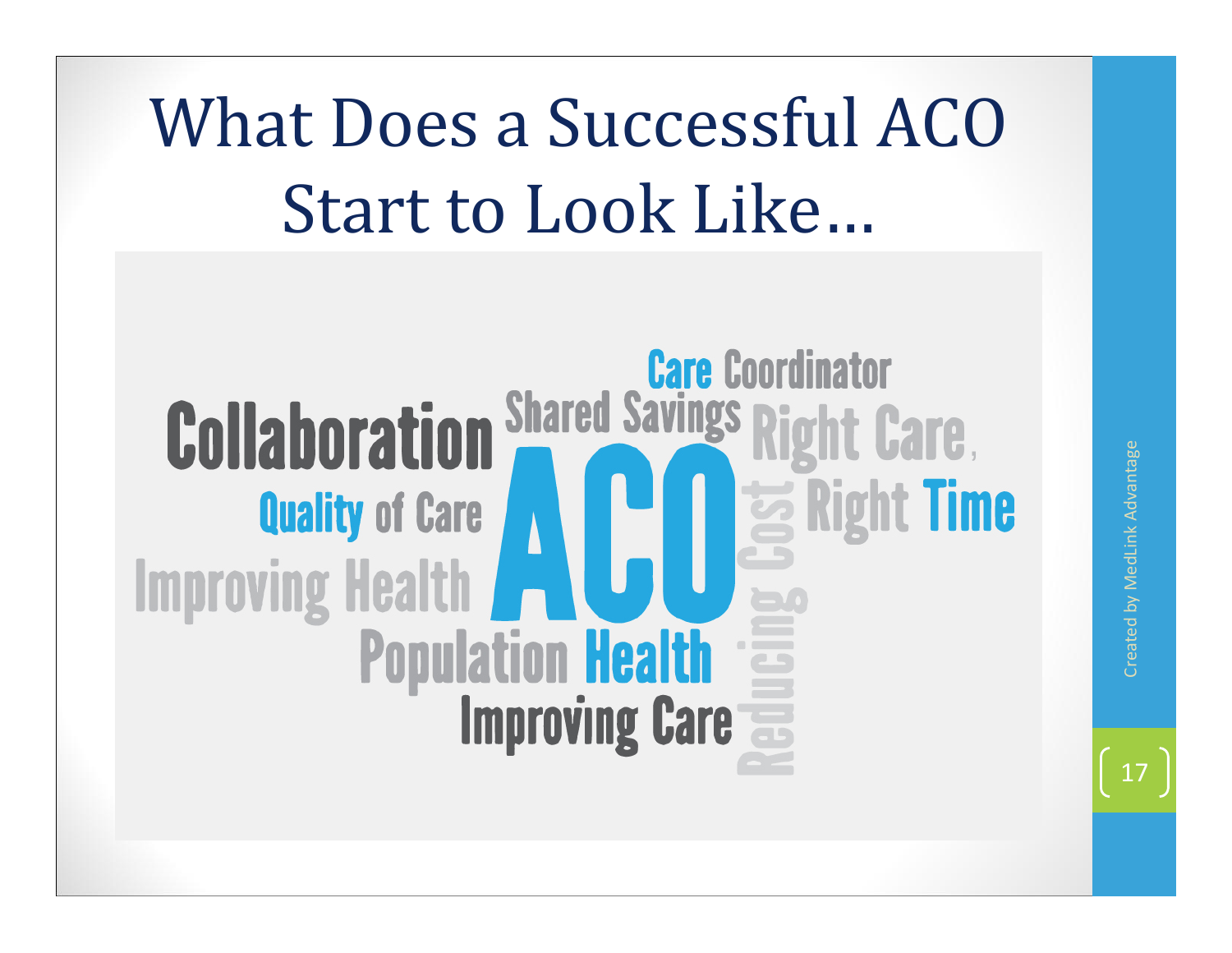#### **AND** HEARTLAND **PHYSICIANS ACO INC What is needed to support high‐value care in small practices/rural communities**

•How is this transition to VBP different in small independent practices, Critical Access Hospitals, etc. in rural communities?

- Most are operating on very small margins
- Little influence to negotiate with payers or even stay ahead of the rapidly‐changing payment system
- Usually no significant financial reserves/funding streams that are often available to larger practices and healthcare systems/hospitals
- On the positive side, most have very close relationships with patients/families and relatively close ties to their communities
- However, they also feel the demand of providing <sup>a</sup> wide range and full scope of services with ever‐increasing financial and regulatory pressures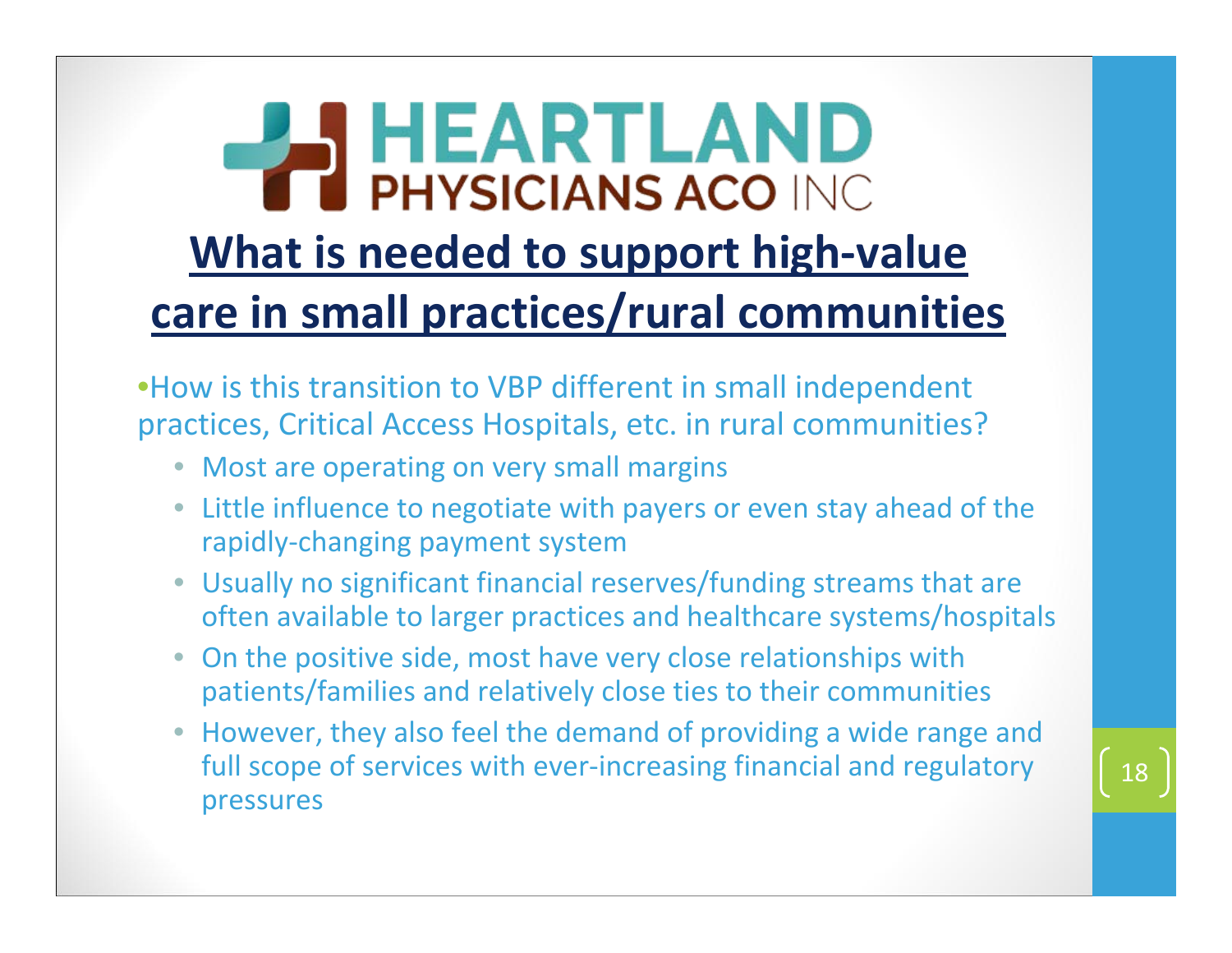#### **AND** HEARTLAND **PHYSICIANS ACO INC What is needed to support high‐value care in small practices/rural communities**

•How is this transition to VBP different in small independent practices, Critical Access Hospitals, etc. in rural communities?

• Over the past 10‐20 years, most have streamlined, downsized, and/or changed the composition of their outpatient clinic staff (usually with increasingly less training/experience) due to persistent financial constraints and shrinking margins. Case study – Myrtue Medical Center

•When I started practice in rural Iowa 19 years ago**, every** physician had <sup>a</sup> personal nursing staff of 2 fulltime RNs (approximately 24 total) – most were mid‐career or later nurses with many years/decades of experience of complex patient care in ER/inpatient care/surgery/etc., many as department supervisors

•Now, the same practice, with the same number of physicians, even more patients to care for, with increasingly complex needs, and <sup>a</sup> system that demands much more with regards to quality, documentation, process, etc. operates with mostly CMA, 6 LPNs and 2 RNs. (Many of these RNs now travel 40‐60 miles one way for employment)

•While I'm not advocating that we can or should go back to such <sup>a</sup> staffing model, but we certainly are seeing the acute need for well-trained, experienced nursing and other staff to meet needs of well‐delivered VBP care.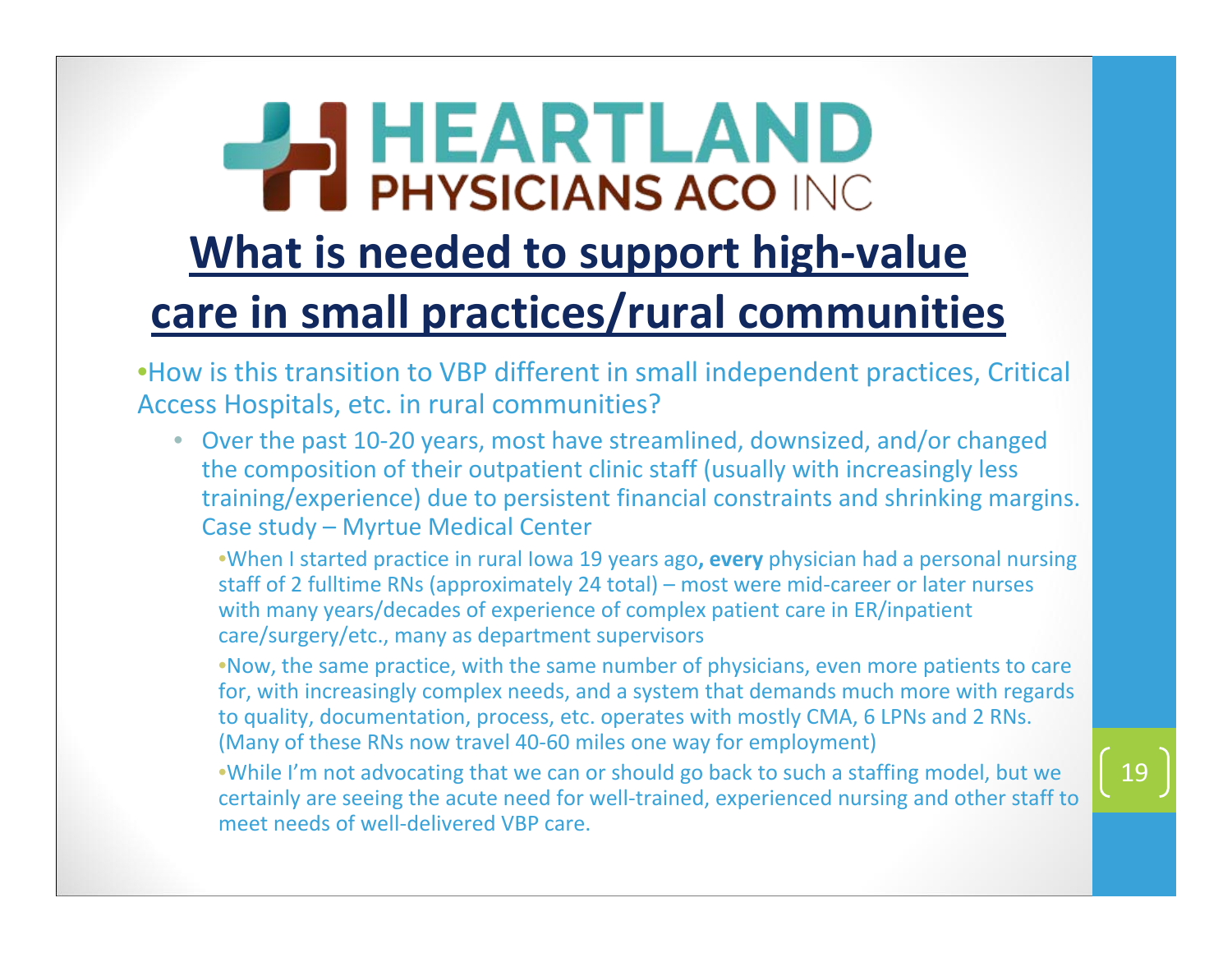### **HEARTLAND TE PHYSICIANS ACO INC What is needed to support high‐value care in small practices/rural communities**

- •Upfront funding for management/organization, delivery system transformation and immediate increase in care coordination and community alignment coordination needs.
- •Would use to fund:
	- ACO/VBP Management and coordinationservices
		- •Many of the asks of ACOs and other VBP arrangements are difficult if not impossible for small/rural practices to do individually
		- •Given the need for collaboration/coordination between many practices, effective management service organization (MSO) services are crucial.
		- •Offers ability to learn from and collaborate with similar practices
		- •Can leverage the advantages of larger overall entities in purchasing, contracting, etc.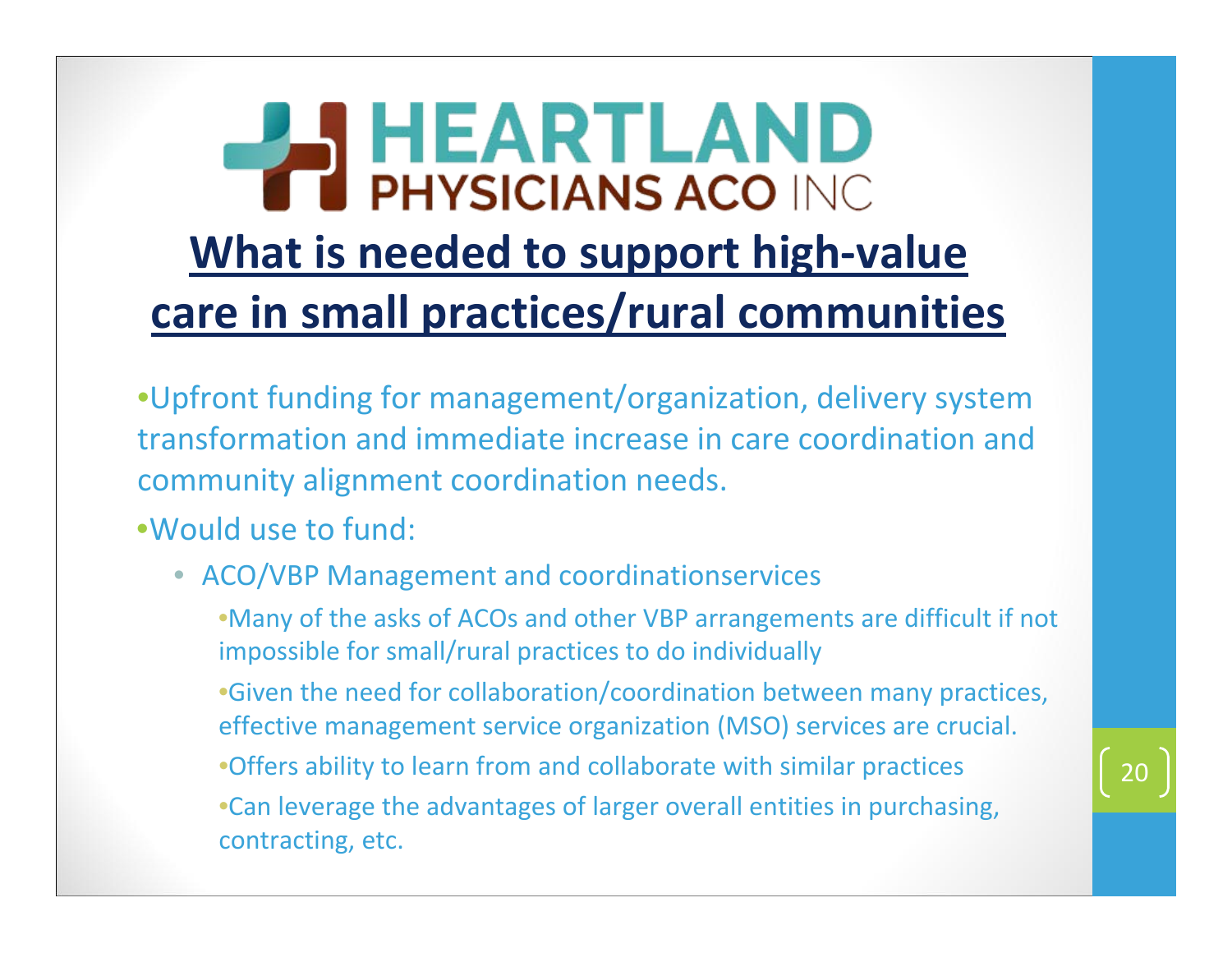### **HEARTLAND TE PHYSICIANS ACO INC What is needed to support high‐value care in small practices/rural communities**

•Upfront funding would be used for:

- Tiered proactive patient intervention at the practice level
	- •Health Coaching interventions by lower education level resources such as CMA/CAN or even non‐clinical staff – determine and begin to address SDH/prevention needs
	- •Care Management/Chronic Disease Management higher level interventions with defined populations (Diabetic/CHF/COPD patients, frequent ER utilizers, TCM patients, etc.)
	- •Complex Case Management highest level (RN?) interventions with smaller number of patients with complex needs/high cost
- Community Resource Specialist
	- •CHW or nurse who can direct and coordinate patient referrals to wide variety of community resources available in most places but often poorly used. Ability for referrals from physicians, nurses, health coaches, etc.
	- •The personal, local face of community connections like Aunt Bertha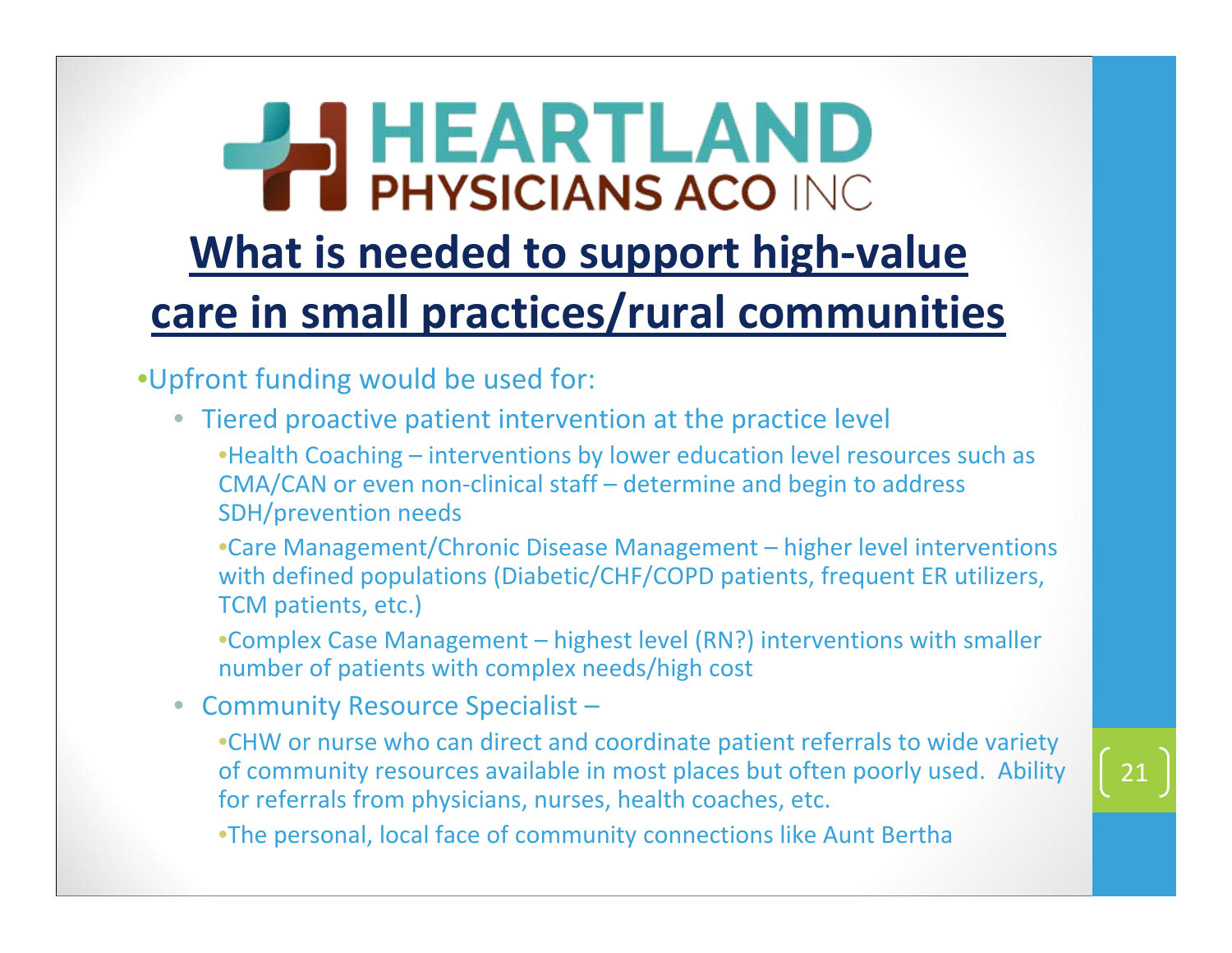#### **HEARTLAND TE PHYSICIANS ACO INC What is needed to support high‐value care in small practices/rural communities**

#### •Upfront Funding would be used for:

- Population Health IT platform Aggregate and use data more effectively •Ability to organize care coordination work effectively
	- •Ability to make daily visits more effective in closing care gaps, prevention, risk adjustment, etc.
	- •Ability to augment EHR functionality disease/cost registries, etc.
	- •Ability to pull, analyze and report quality data across multiple EHRs in real time
	- •Ability to provide cost data like we are already, but over the same platform •Ability to analyze risk adjustment/coding of individuals and populations
- Quality Improvement training/projects at the practice level
	- •Heartland has partnered with Interstate Postgraduate Medical Association (IPMA) to provide QI training and support, which also provided 30 hours CME credit for Physicians, 30 hours CEU for nurses, etc. – great engagement!!
- Leadership training
	- •Significant need for physician leaders to develop new and expanded skill sets in order to function well under and lead through change in VBP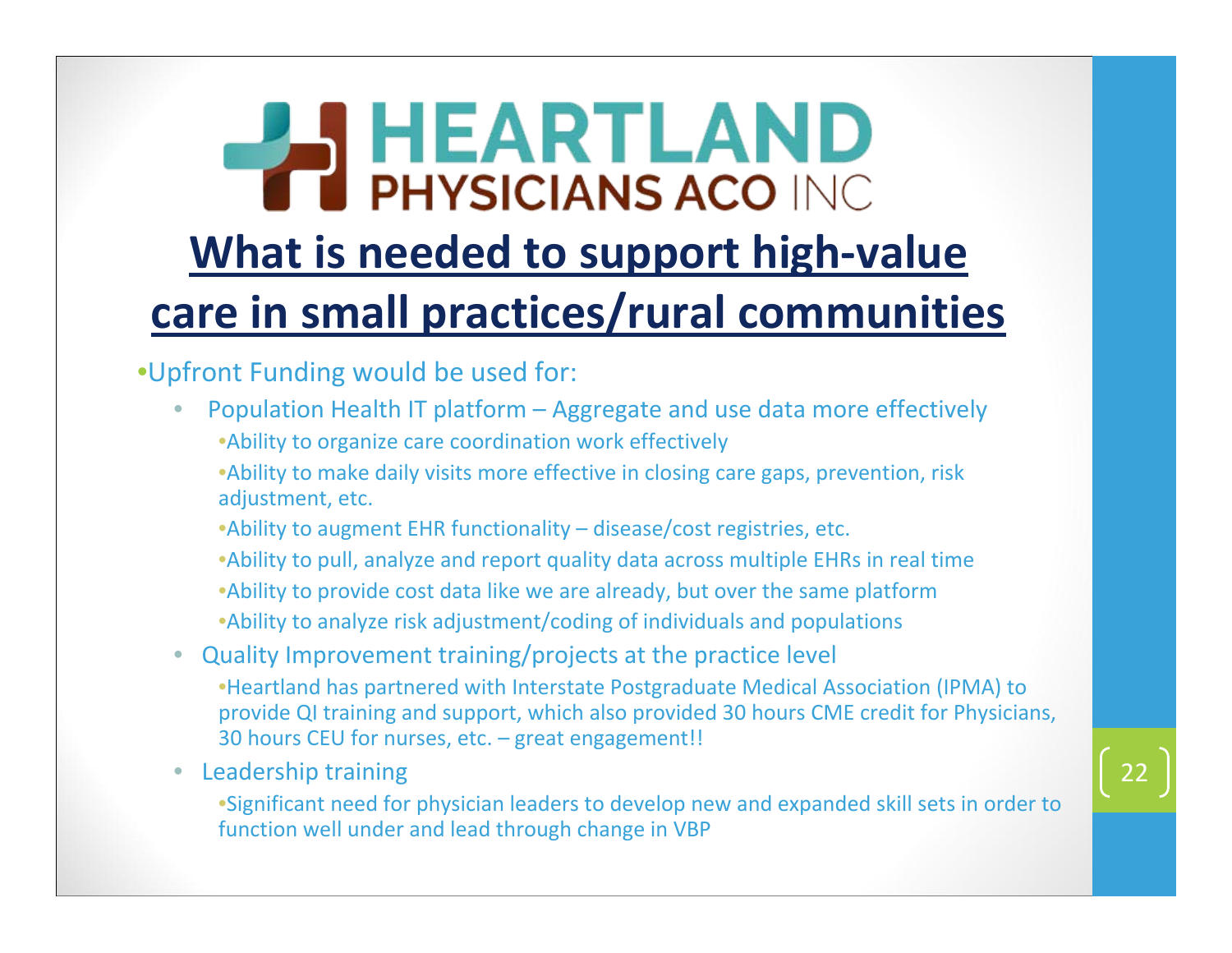### **HEARTLAND PHYSICIANS ACO INC. What is needed to support high‐value care in small practices/rural communities**

•Believing in these fundamentals, we are putting together an **Alternative Payment Model** proposal around these principles, focused on maximum healthcare value creation in rural America – world‐class healthcare at lower cost

•Our APM will include elements such as:

- Upfront payment to practices to support the integration of the people and resources detailed on the previous slides
- Ability for bundled payment methodology to be leveraged in CAH settings to improve care and lower cost
- Accountability for both improving quality and lowering costs
- However no assumption of downside risk by the practices as this is not appropriate or desirable in the small practice/rural setting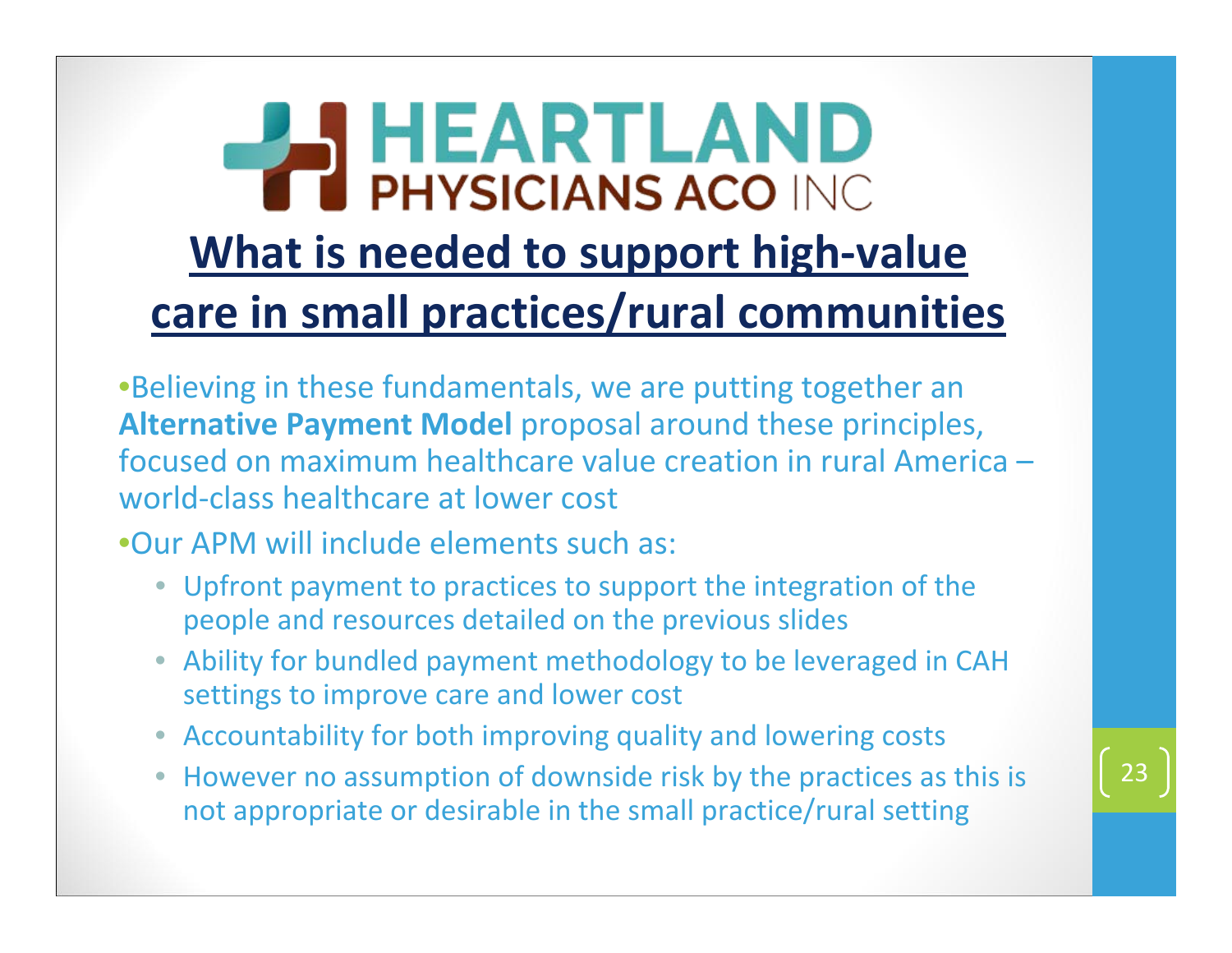While it may occasionally be tempting to feel like this when discussing ACOs, bundled payments, and MACRA… **Don't give in!**

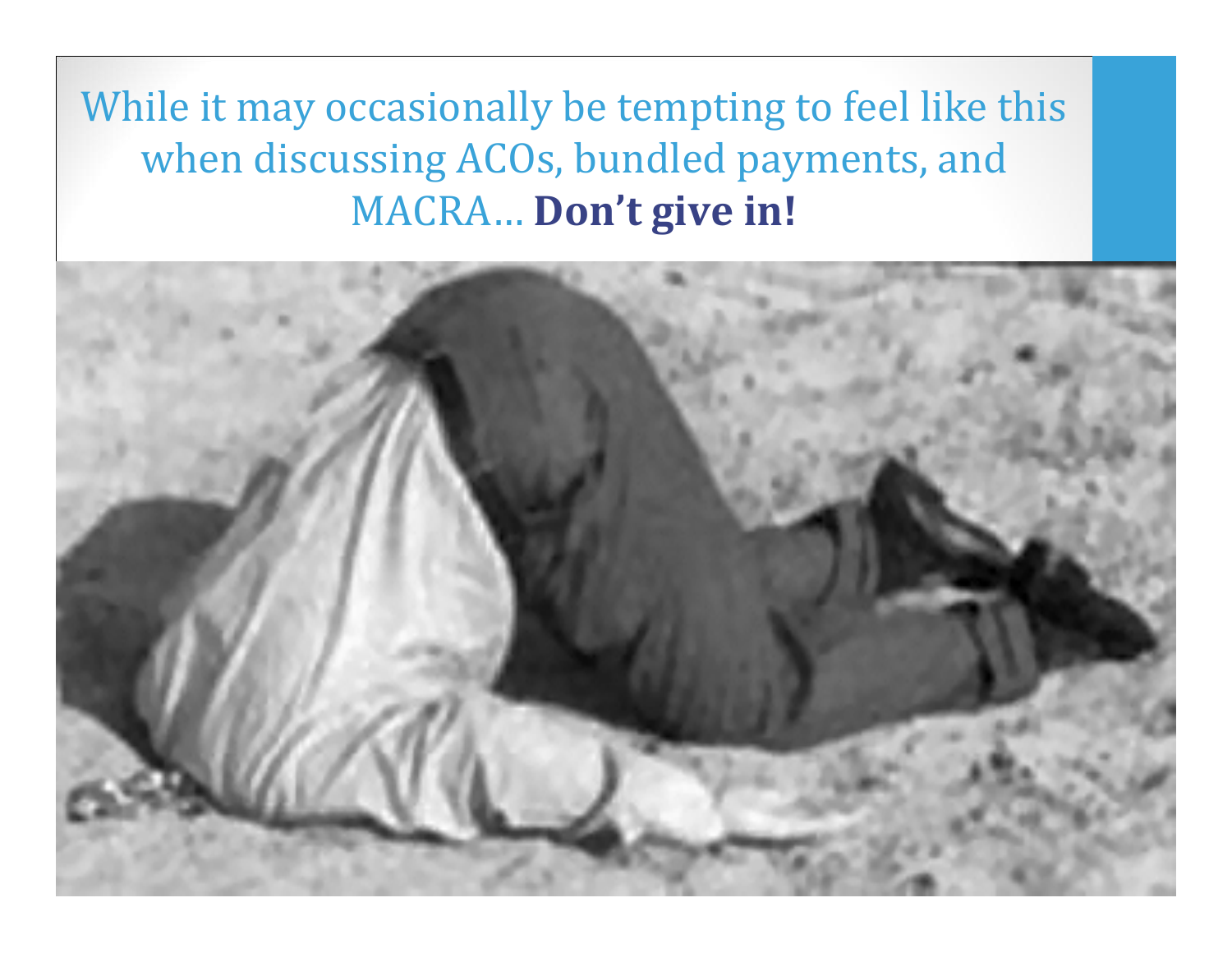**Instead, remember this important underlying theme that we instill in our ACO practices:**

**Change is an ongoing process, not an event.**